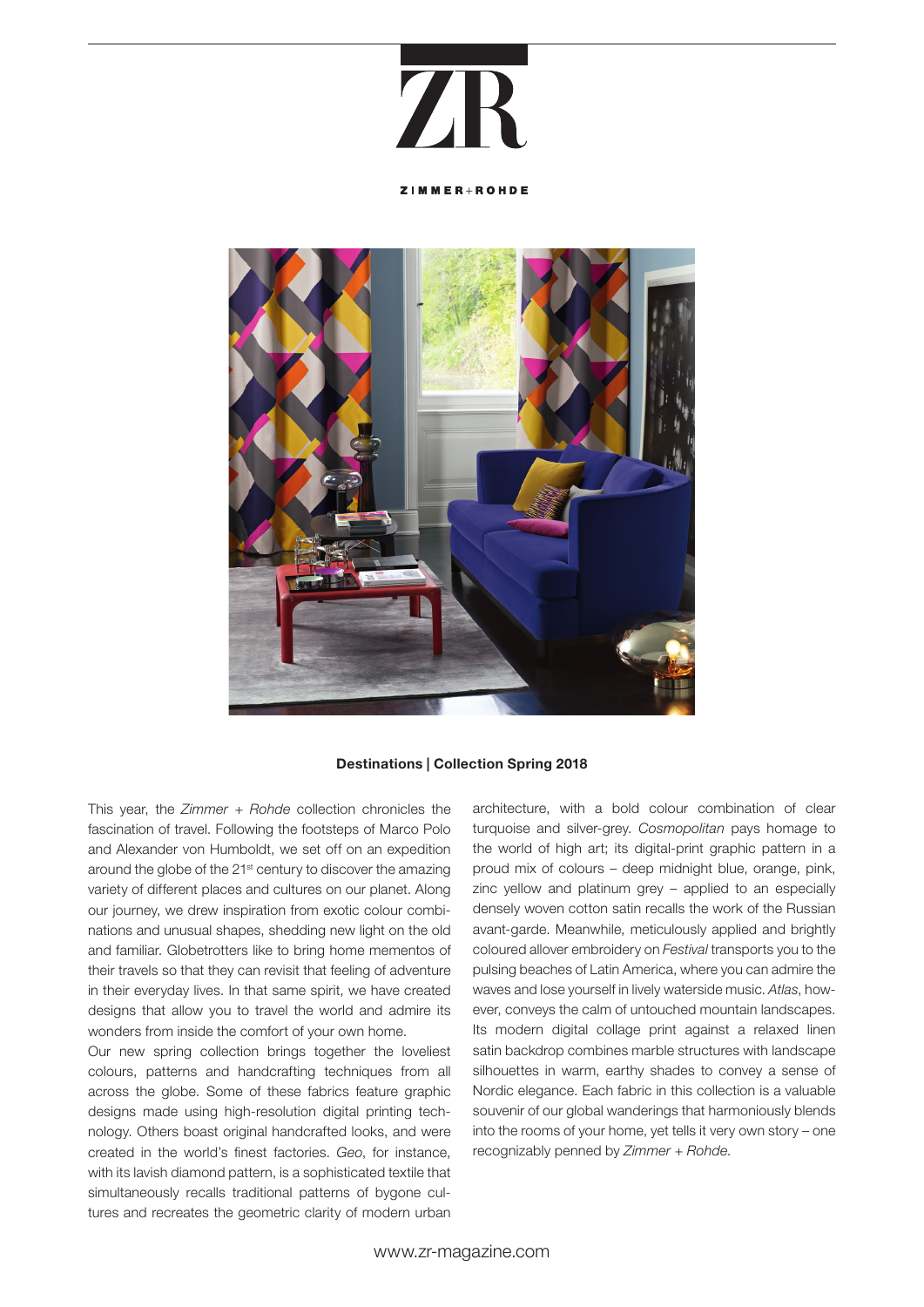## $\mathbf{Z}$

#### **ZIMMER**IPOHDE

### **Destinations | Collection Spring 2018**

#### **Ocean | 10735**

15 Colourways 56% Viscose, 28% Cotton, 8% Linen, 5% Polyester, 3% Acrylic 32.000 Martindale Width: 145 cm  $\boxtimes \boxtimes \boxtimes = 0$ 



**Alito | 10738** 20 Colourways 100% Polyester CS Width: 330 cm  $w \times \boxtimes = 0$ 



This very softly flowing, room-height and transparent singlecolour fabric has a thoroughly elegant look, thanks to its shimmery, satiny front side. It is also extremely pleasant to the touch. This low-maintenance fabric is 100 per cent made of Trevira CS and suitable for use in private homes as well as public buildings.

#### **Play | 10736**

shades.

26 Colourways 47% Polyester, 22% Viscose, 16% Cotton, 10% Linen, 5% Acrylic 30.000 Martindale Width: 145 cm  $\boxtimes\boxtimes\boxtimes$ 



*Play* impresses with a lively blend of colours that creates a pleasant atmosphere in any room. It can be seamlessly integrated into all kinds of colour schemes. A special stain-resistant finish makes this vivacious fabric an uncomplicated, versatile choice.

The depth and intensity of the colours on this heavy chenille fabric create a truly special look. These are achieved through a vivid woven structure of multicoloured yarns in a striking mix of

#### **Lodge | 10737**

15 Colourways 45% Viscose, 22% Polyester, 17% Cotton, 13% Acrylic, 3% Linen 30.000 Martindale Width: 145 cm  $\boxtimes\boxtimes\boxtimes$ 



The Far Eastern look of this weave is created using matte bouclé yarns on an elegant, finely threaded warp. This fabric's decorative yet subdued Jacquard pattern makes it well suited for combination with seating arrangements both small and large.

**Champ | 10739** 29 Colourways 100% Polyester 90.000 Martindale Width: 145 cm  $\mathbb{F}$   $\mathbb{Z}$   $\mathbb{O}$   $\mathbb{Z}$   $\Theta$ 



This casual yet elegant upholstery fabric with a velvety soft feel and a lively blend of colours is extremely durable and easy to care for, thanks to its special finishing. It is washable, and any small stains that may accumulate on its surface are easy to quickly remove. This makes *Champ* an excellent choice for homes with small children.

Its broad colour palette opens up a range of opportunities for custom interior design concepts.

**Tajo | 10740** 6 Colourways 63% Cotton, 24% Acrylic, 13% Polyester Width: 310 cm  $\mathbb{F} \rtimes \mathbb{Z} \to 0$ 



Various yarns made with the help of innovative spinning methods are processed into an expressive bark-like structure for *Tajo*. The completed fabric is submitted to a gentle crash process as a final step in order to underscore its handcrafted, natural look and feel. We recommend selecting a cut that extends down to the floor of the room.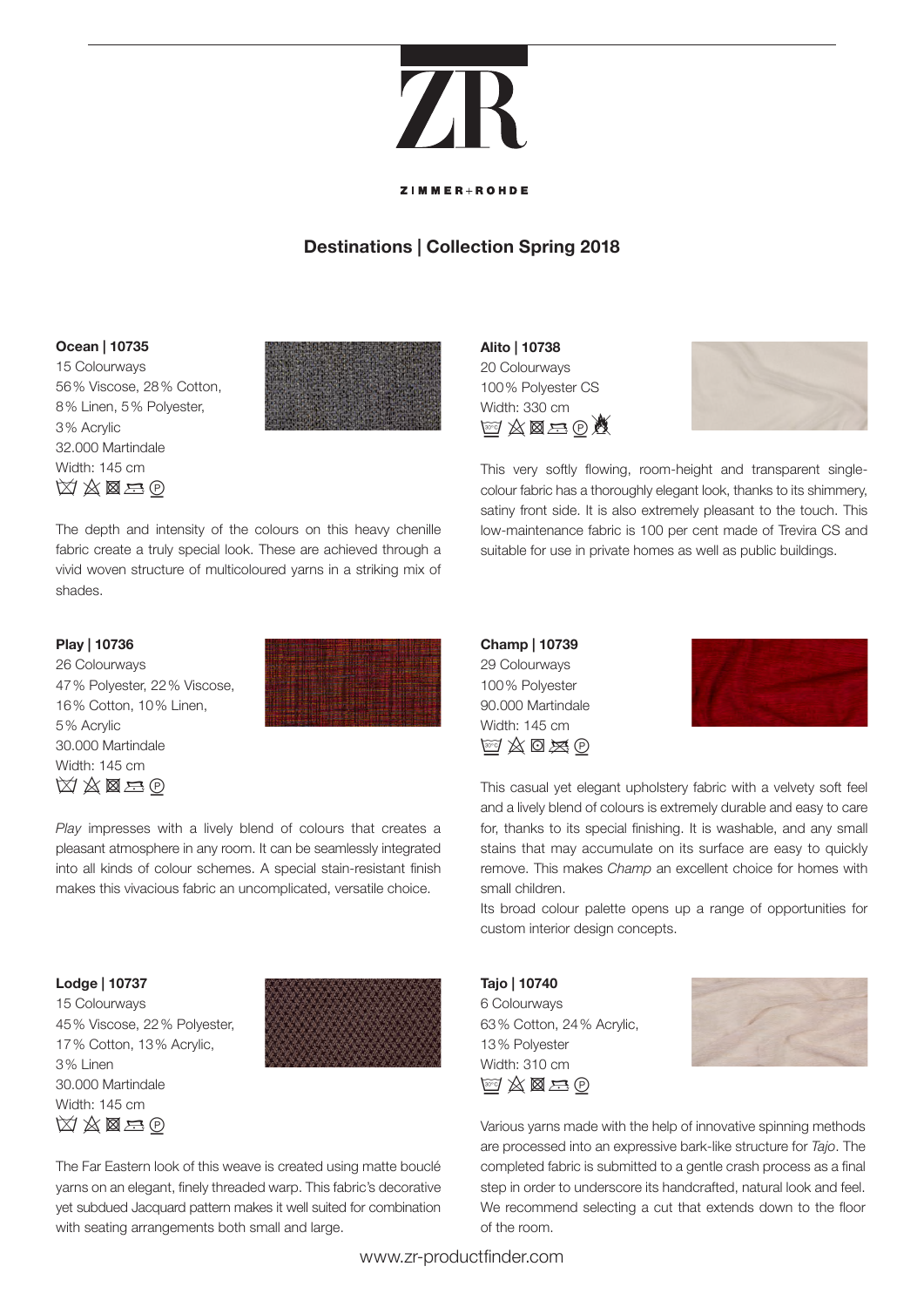### $\mathbf{Z}$ **ZIMMER**IPOHDE

#### **Wildlife | 10741** 8 Colourways 66% Cotton, 34% Silk Width: 140 cm  $\boxtimes \boxtimes \boxtimes \oplus$



*Wildlife* is a surprising combination of premium materials, a classic animal design and strong colours. Like a magnificent feline predator slinking in from a far-off jungle, this fine satin and cotton blend makes a confident, charming and elegant statement in the room. **Burma | 10744** 3 Colourways 49% Cotton, 36% Linen, 15% Polyester Width: 150 cm  $\mathbb{F} \boxtimes \boxtimes \boxtimes$ 



*Burma* has an enigmatic metallic gleam, like an antique artefact unearthed from southeast Asia. A subtle Scherli pattern underscores the unique character of this cotton-linen blend. This work of textile art is the product of masterful Italian manufacturing. It was developed for us with the help of innovative weaving and dyeing techniques. This is a fabric for true connoisseurs!

**Chill Out | 10742** 16 Colourways 63% Acrylic, 37% Polyester Width: 330 cm  $G\not\cong\boxtimes\boxtimes$ 



This room-height transparent fabric impresses with its fine latticework structure that recalls delicate mesh. It contains refined yarn blends in soft colours that create a natural, lively look.

#### **Bagan | 10743**

3 Colourways 49% Cotton, 36% Linen, 15% Polyester Width: 150 cm  $\mathbb{F}^7\boxtimes\boxtimes\boxtimes\oplus$ 



This expressive linen fabric embodies a form of textile craftsmanship that has grown rare. It was made by spinning natural linen and cotton yarns into stark horizontal stripes. Its dense sections were then enhanced with the addition of a subtle Jacquard pattern. Last but not least, a fine metal layer was applied, then partially rubbed off again during the refinement process. All in all, this is a complex manufacturing process that creates a unique and highly elegant vintage look.

**Marco Polo | 10745** 6 Colourways Ground: 85% Polyester, 9% Cotton, 6% Linen Embroidery: 100% Viscose Width: 140 cm  $\boxtimes\boxtimes\boxtimes$ 



This decorative fabric is truly captivating – its appearance changes depending on the way it catches the light. Its surface features unusual allover embroidery and shimmers enticingly. Alternating stitching directions form a lavish checkerboard pattern.

**Map | 10746** 15 Colourways 100% Polyester 25.000 Martindale Width: 140 cm  $\boxtimes$   $\boxtimes$   $\boxtimes$ 



*Map* rounds out the synthetic leather trio with a natural suede look. Every diva will love this soft and supple fabric – it pairs wonderfully with bold and striking textiles.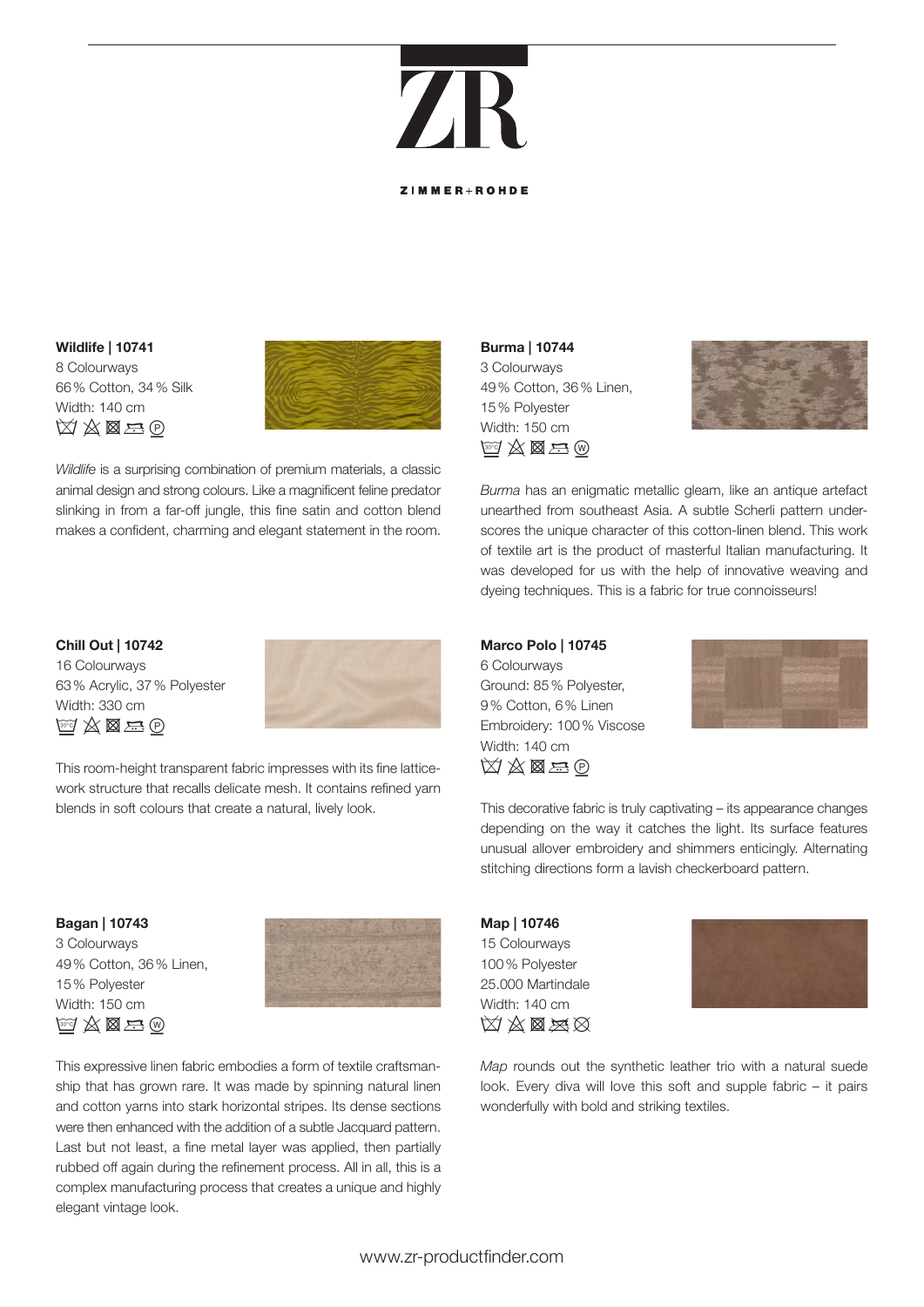### ZF **ZIMMED POHDE**

#### **Costa | 10747**

15 Colourways Ground: 100% Polyester Coat: 95% Polyvinylchloride, 5% Polyurethane 35.000 Martindale Width: 137 cm  $\boxtimes\boxtimes\boxtimes\boxtimes\boxtimes$ 



Thanks to its refined mesh structure, *Costa* has a more 'grownup' appearance than its synthetic leather counterpart *Havanna*, which also makes it far more versatile. However, both types of fabric are equally easy to incorporate into interior design.

#### **Aristo | 10748**

18 Colourways 100% Polyester CS Width: 300 cm  $A \boxtimes B = 0$ 



This shiny satin fabric boasts an extraordinary texture consisting of stitching with varying thicknesses, and comes in an elegant colour palette. This double-wide fabric is 100 per cent made of Trevira CS and suitable for use in private homes as well as public buildings.

#### **Cosmopolitan | 10749**

5 Colourways 100% Cotton Width: 150 cm  $\boxtimes \boxtimes \boxtimes \oplus$ 



*Cosmopolitan* has a clear, elegant and confident look. A precise digital printing technique was applied to this fabric, extending a highly graphic motif across the finely threaded, dense and softly draping cotton satin. The colour distribution and the proportions of the sections evoke Russian avant-garde art as well as urban design in major cities.

**Lagoon | 10750** 6 Colourways 38% Polyester, 33% Cotton, 29% Viscose Width: 140 cm  $\boxtimes\boxtimes\boxtimes$ 



*Lagoon* has a contemplative feel, like the surface of a body of water shimmering in moonlight. The soft, horizontal rhythm of the pattern evokes the polished surface of a precious gem, enriching interiors with a sense of balance and elegance.

**Sphere | 10751** 7 Colourways 74% Polyester, 26% Viscose Width: 138 cm  $\mathbb{F} \rtimes \mathbb{Z} \to 0$ 



This softly flowing satin boasts an elegant handcrafted look. Refined allover patterning looks like dense embroidery against the sophisticated surface. This design evokes Indian textile artistry.

#### **Westend | 10752** 12 Colourways Ground: 100% Cotton Flor: 100% Viscose 30.000 Martindale Width: 142 cm  $\boxtimes\boxtimes\boxtimes$



The elegant, shimmery velvet motifs that lie on the clear, matte background of the *Westend* upholstery fabric look like cut and set precious gems. This fabric's graphic allover design has a particularly vivid effect, thanks to the combination of velour and flat woven fabric – the result of a meticulous production process.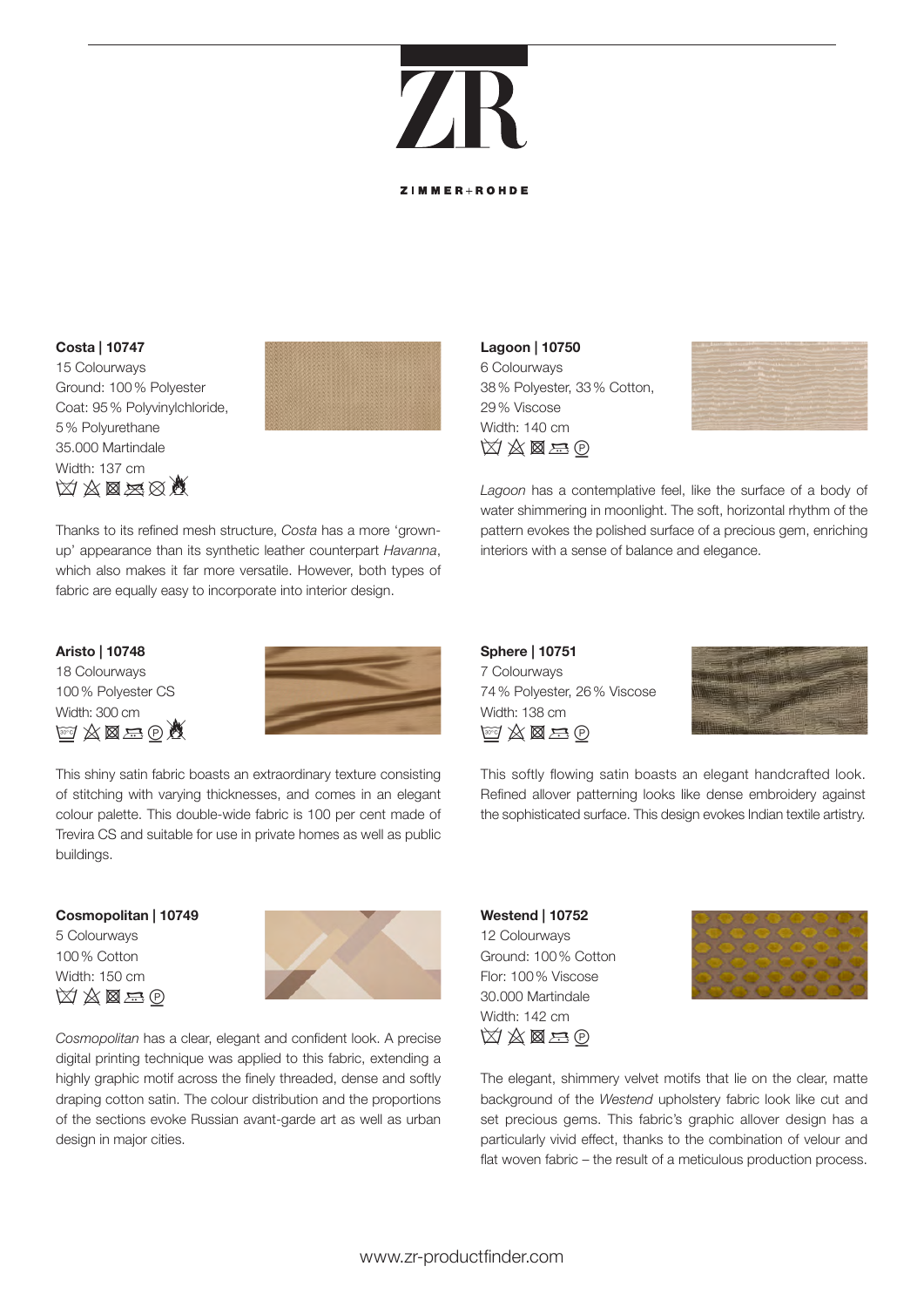**ZIMMER**IPOHDE

#### **Alanis | 10753** 20 Colourways 100% Polyester CS Width: 310 cm  $id \triangle \boxtimes \oplus \triangle$



This light decorative fabric with a horizontal weave is suitable for use in private homes as well as public buildings. Woven from low-maintenance Trevira CS, its irregular Jacquard texture and matte, shimmering surface lend it a natural and elegant appearance. This look is underscored by the lively colours of the various yarn blends in its weave.

#### **Geo | 10754**

4 Colourways 37% Viscose, 25% Linen, 22% Polyester, 16% Acrylic Width: 137 cm  $\boxtimes\boxtimes\boxtimes$ 



*Geo* impresses with an exciting combination of geometric clarity and textile sophistication. The lavish interplay between the colourful lines and the vivid relief effect inside the diamonds creates a delicate illusion of depth. Clear geometric patterning lends this fabric a traditional look reminiscent of ethnic textiles as well as a special charm that evokes modern urban architecture.

#### **Festival | 10755**

4 Colourways Ground: 100% Cotton Embroidery: 100% Viscose Width: 148 cm Usable Width: 139 cm  $\boxtimes \boxtimes \boxtimes \oplus$ 



Meticulous allover embroidery creates a feast of colours bound by gorgeous textile artistry. Slight irregularities between the individual motifs caused by variations in stitching density lend *Festival* a unique aura. The pattern has a sketched look that takes on a life of its own every time the fabric moves – it looks like a blurred, colourful reflection of the surface of a body of water.

**Atlas | 10756** 3 Colourways 100% Linen Width: 155 cm  $\boxdot \otimes \boxtimes \boxtimes \oplus$ 



An abstract landscape motif evokes untouched mountain scenery. This fabric features a modern digital print on relaxed linen satin; collaged marble structures with soft silhouettes in warm, earthy shades convey Nordic elegance.

#### **Paradiso | 10757** 7 Colourways 100% Linen Width: 150 cm  $\mathbb{F}$   $\mathbb{Z}$   $\mathbb{Z}$   $\mathbb{R}$   $\oplus$



*Paradiso* speaks to lush tropics and opulence. Imaginative watercolour-style leaf motifs are layered over one another like plants in a jungle. Whether it is placed against a light or a dark backdrop, this relaxed linen print makes a strong statement at your window.

#### **Borneo | 10758** 3 Colourways 100% Polyester Width: 313 cm  $\mathbb{F} \boxtimes \boxtimes \boxtimes \oplus$



This latticework fabric with a handmade look consists of multicoloured moiré yarns and impresses with a surprising transparent effect when it is held against the light. This lends an elegant heaviness to the room's atmosphere while keeping the area at the window relatively bright.

We recommend selecting a cut that extends down to the floor of the room.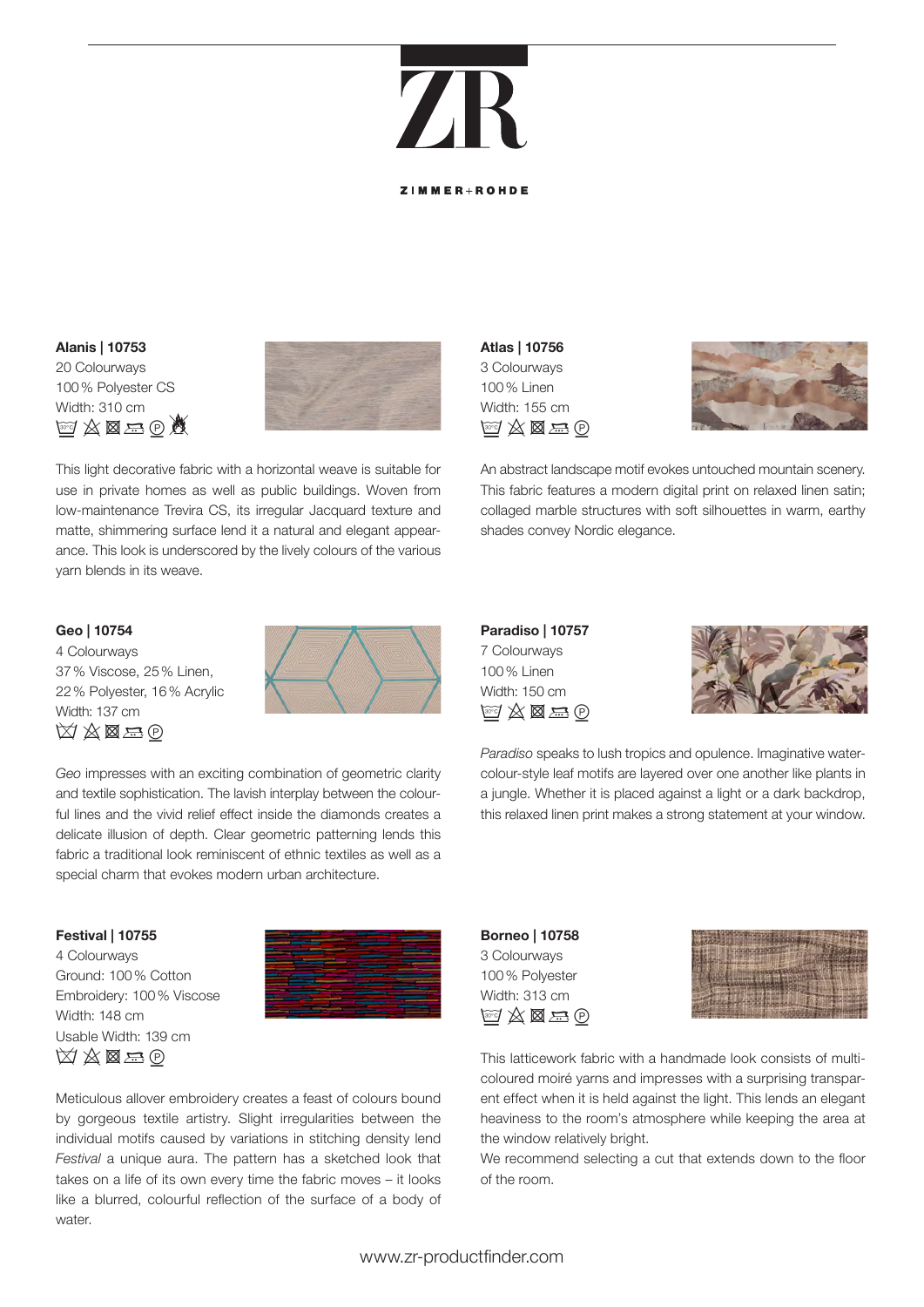### ZF **ZIMMER**IPOHDE

#### **Colon | 10759** 30 Colourways 100% Polyester Width: 300 cm  $M \otimes \mathbb{Z} \oplus \mathbb{Z}$



This lightweight and softly flowing single-colour decorative fabric makes for excellent lining material. Its matte front side has a natural, subdued look that pairs wonderfully with modern linen, cotton or satin fabrics.

Meanwhile, its reverse side has a gleam to it that looks lovely against elegant window decorations.

#### **Jakarta | 10760**

5 Colourways 81% Polyester, 19% Cotton, 16% Acrylic Width: 310 cm  $^{\mathrm{ref}}\mathbb{X}$   $\boxtimes$   $\oplus$ 



This room-height decorative fabric features a washed-out colour effect that recalls the patinas that form on old walls. It also evokes masterful abstract paintings. Opaque with a slight black-out effect, this Jacquard fabric is well suited for airy, modern window decorations.

#### **Infinity Cotton Feel | 10761**

39 Colourways Ground: 55% Acrylic, 45% Polyester Flor: 100% Acrylic 50.000 Martindale Width: 148 cm  $\mathbb{F}$   $\mathbb{Z}$   $\mathbb{Z}$   $\mathbb{D}$   $\mathbb{Z}$   $\mathbb{D}$ 



This modern velour upholstery fabric impresses with its clear, natural look. It is also highly durable and easy to care for. Made from a blend of modern synthetic fibres, its dry feel and modernlooking, even surface recall natural velveteen.

#### **Infinity Linen Look | 10762** 27 Colourways 74% Acrylic, 26% Polyester Width: 146 cm Usable Width: 142 cm 30.000 Martindale  $\mathbb{F}$   $\mathbb{Z}$   $\mathbb{Z}$   $\mathbb{Z}$   $\oplus$



This fabric has a linen look that is at once sophisticated and effortless. Thanks to an innovative blend of various high-tech fibres, it boasts a natural-looking texture and modern design, and is also extremely durable and easy to care for.

#### **Lima | 10763** 11 Colourways 100% Linen Width: 290 cm  $\boxtimes \boxtimes \boxtimes \oplus$



Thanks to a multistage refinement process, this densely woven linen fabric with a relaxed stonewash effect drapes in a way that is extremely soft and flowing. *Lima* has a contemporary, natural look, and comes in 11 sophisticated earthy tones.

We recommend selecting a cut that extends down to the floor of the room for a cool, relaxed aesthetic.

#### **Havanna | 10764** 7 Colourways Ground: 100% Polyester Coat: 100% Polyvinylchloride 30.000 Martindale Width: 137 cm **MA** & BA



*Havanna* boasts a fashionable braided look and is made of low-maintenance, durable synthetic leather. This cool and uncomplicated material can be used for many different playful interior designs, from ones in intimate salon interiors to ones in chic hotel lobbies.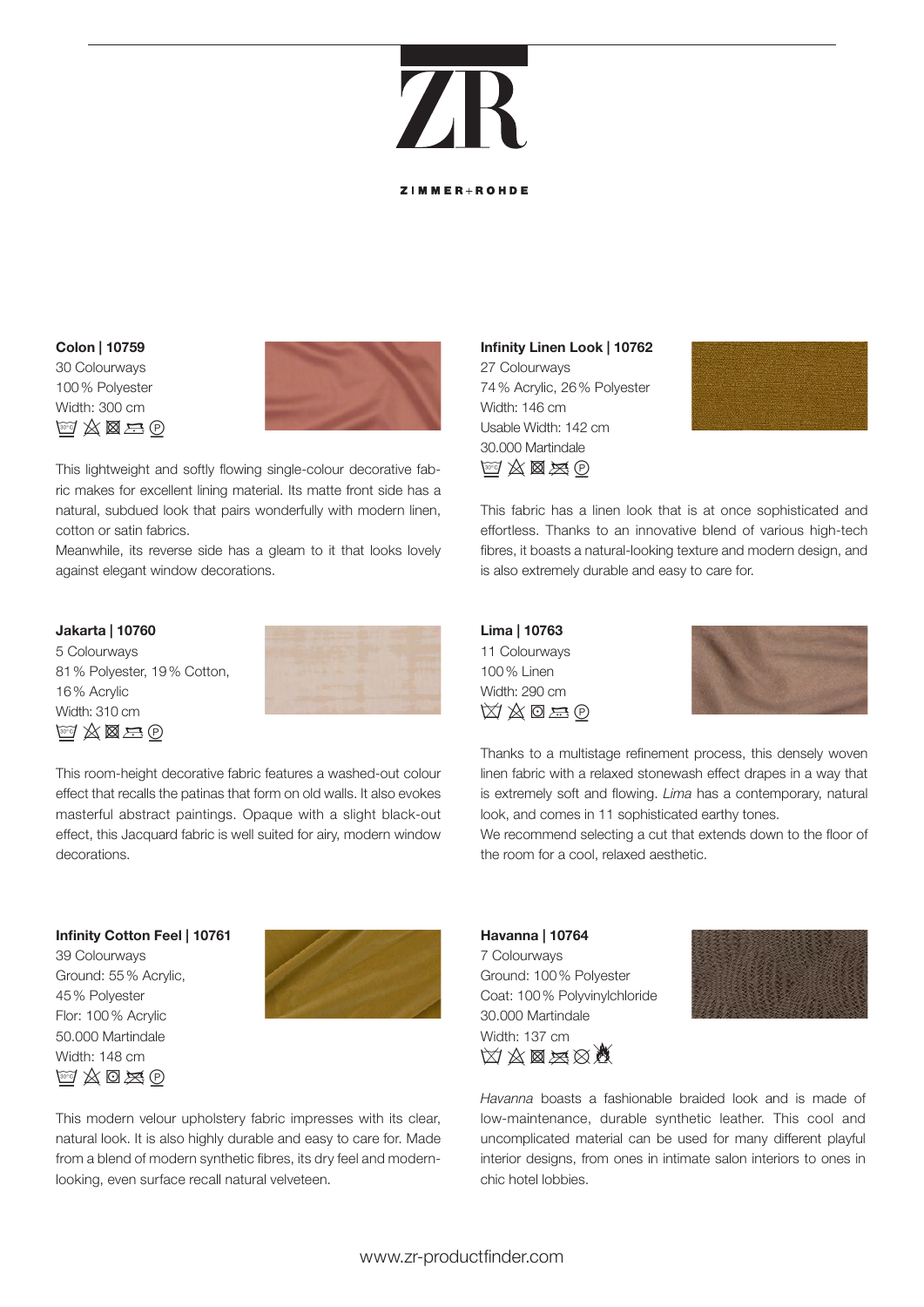## **7F**

ZIMMER+ROHDE

#### **Malaya | 10765**

5 Colourways 50% Polyester, 30% Linen, 20% Viscose Width: 300 cm Usable Width: 295 cm  $\mathbb{F}$   $\mathbb{Z} \boxtimes \mathbb{Z} \oplus$ 



*Malaya* is a lavish printed fabric on a transparent linen blend with intriguing metallic accents. This room-height base fabric features a pleasing, relaxed brushstroke design that recalls light reflected off of desert sand. Its pattern hearkens back to abstract, natural ceramicware.